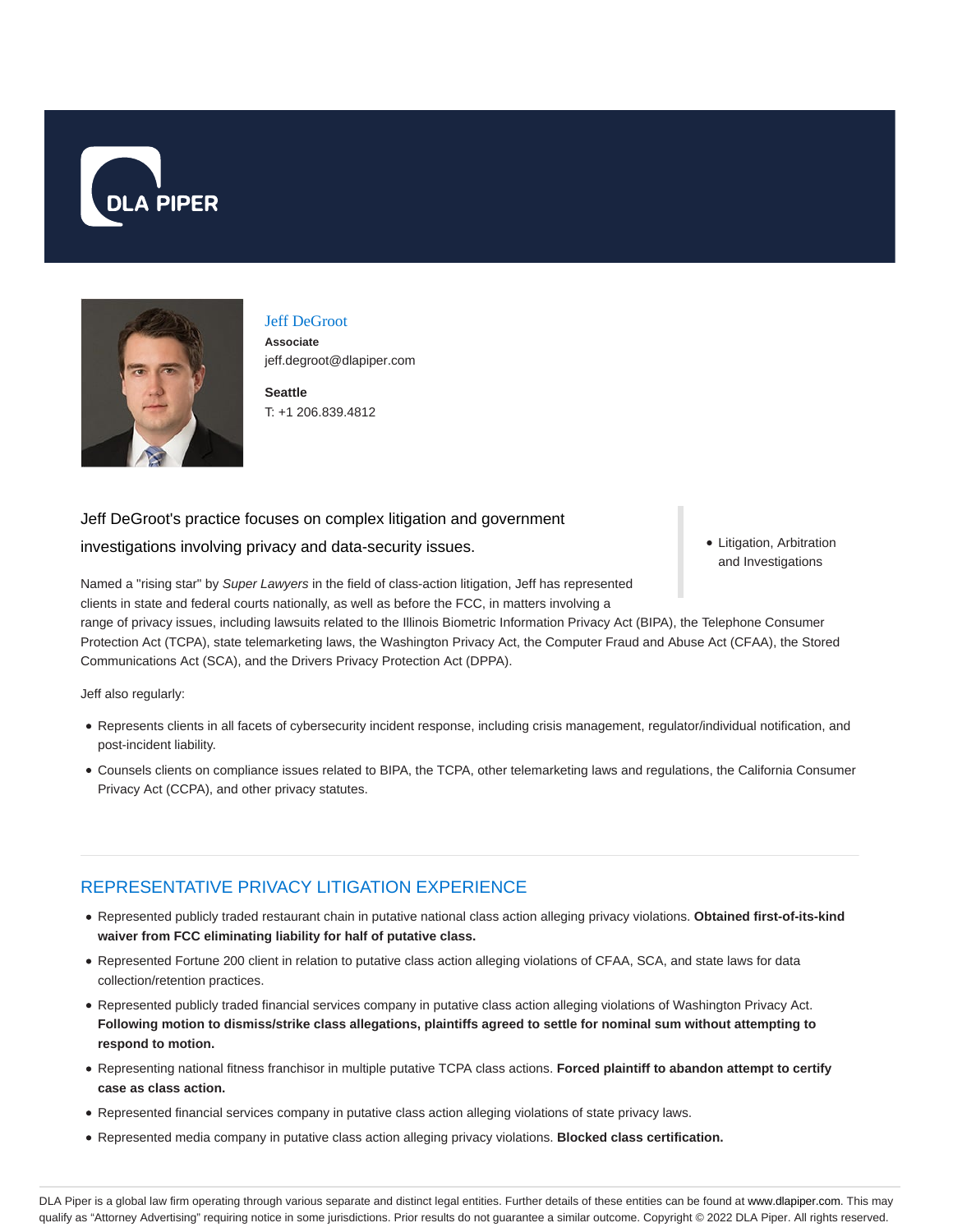# REPRESENTATIVE DATA-SECURITY LITIGATION EXPERIENCE

- Representing major insurer in putative national class action related to cybersecurity incident.
- Advised major pharmaceutical company on potential litigation related to damages suffered as a result of business email compromise.
- Representing healthcare technology company in indemnification dispute related to costs associated with cybersecurity incident.
- Advised cyber insurer on coverage dispute over damages associated with major cybersecurity incident.

## REPRESENTATIVE GOVERNMENT INVESTIGATIONS

- Represented healthcare company in investigation by the Office for Civil Rights related to cybersecurity incident. **Investigation closed without action.**
- Represented major franchisor in inquiry by state attorney general related to data-security concerns. **Inquiry closed without action.**
- Represented company in investigation by state attorney general related to alleged telemarketing violations. **Investigation closed with acknowledgement there was no violation.**

### **CREDENTIALS**

## Admissions

• Washington

# Prior Experience

- Judicial Extern for the Honorable James L. Robart, United States District Court, Western District of Washington (2012)
- Judicial Extern for the Honorable Paul de Muniz, Chief Justice, Oregon Supreme Court (2011)

## **Education**

- J.D., University of Washington School of Law 2013 with honors Order of the Coif Comments Editor, Washington Law Review Member, Moot Court Honor Board Order of Barristers
- B.A., United States Policy Studies, Whitman College 2008 cum laude

# Civic and Charitable

- Member, COLAGE Honorary Board (August 2013 present)
- Coach, University of Washington School of Law National Moot Court Team (August 2013 present)
- Featured in such publications as The New York Times and CNN.com for work on LGBT policy issues

## INSIGHTS

# **Publications**

**Javier v. Assurance IQ, LLC et al.: Ninth Circuit issues ruling in session-replay case**

#### 14 June 2022

The ruling leaves open a host of questions about the viability of session-replay cases under state wiretapping statutes.